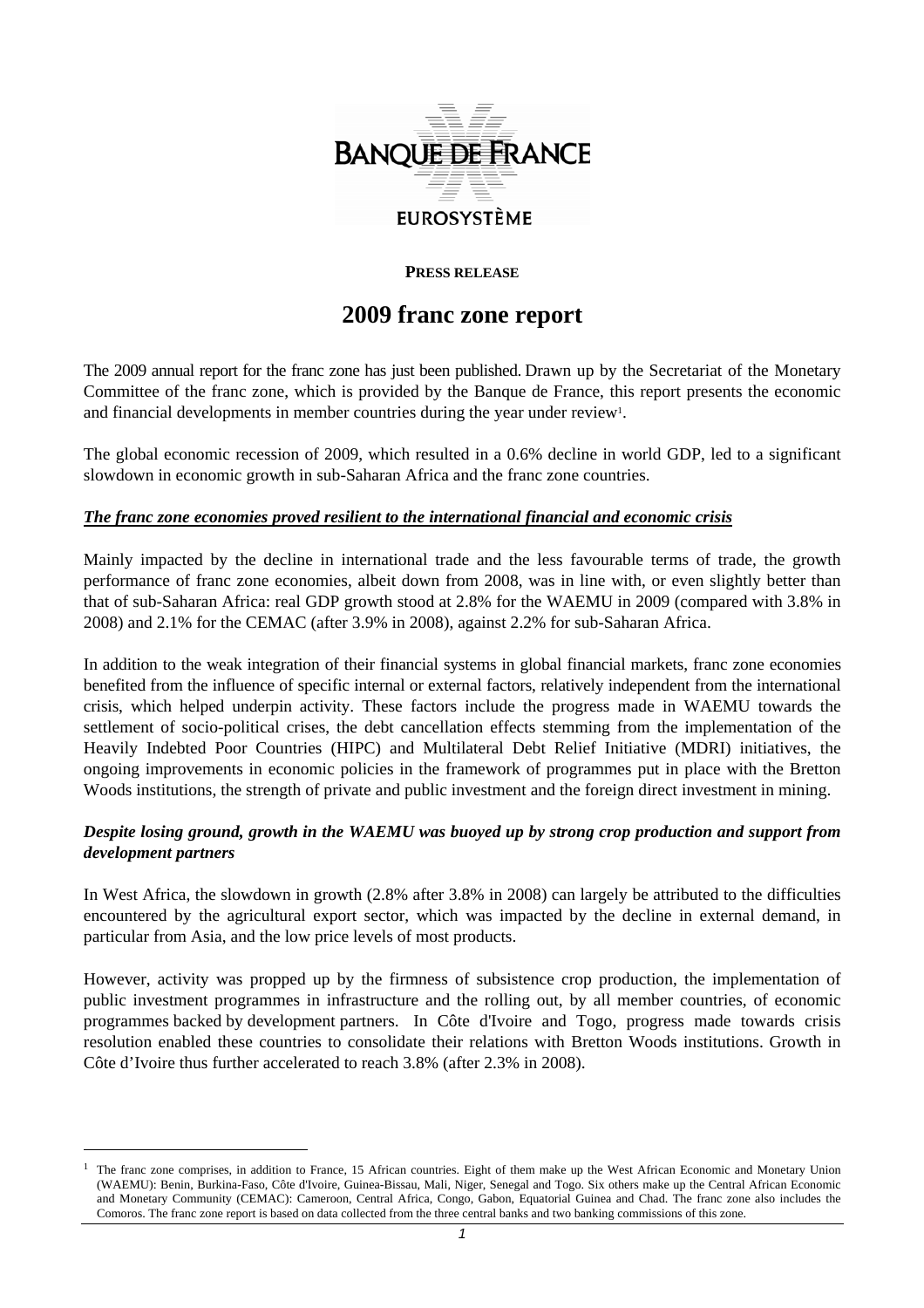## *A significant moderation in growth was observed in the CEMAC, essentially due to the further decline in oil production*

In the CEMAC, real GDP growth slowed from 3.9% in 2008 to 2.1% in 2009, which can chiefly be attributed to the 1.2% decline in oil production. The sluggishness of the oil sector dampened aggregate demand, in particular domestic consumption. Mining and the main export goods were also affected by the slump in world demand, especially the wood sector.

However, growth was supported by the strength of private investment, essentially in the oil (exploration and development) and telecommunications sectors, and by the stepping up of public investment programmes, in particular in basic infrastructure.

#### *Economic activity in the Comoros picked up slightly thanks to the rise in domestic consumption*

Real GDP growth stood at 1.1% compared with 0.2% in 2008. Above all, this reflects more buoyant domestic demand, underpinned by the sharp rise in lending and diaspora remittances, and greater external financial support.

*(NB: the 2009 annual report contains three boxes, written by the central banks, on the financing of the franc zone economies since 2000)* 

## *Inflation slowed sharply to a rate significantly lower than that observed in other Sub-Saharan African countries*

The inflationary pressures observed in 2008 in franc zone countries eased in 2009, due to the economic slowdown and the decline in global commodity and food prices.

Owing to the stabilising effects of the exchange-rate system and the euro peg, disinflation was more rapid in the franc zone than in the rest of Sub–Saharan Africa, bringing the inflation differential to over 9 percentage points in favour of the WAEMU and over 6 percentage points in favour of the CEMAC. In 2009, the franc zone continued to achieve better results in terms of fighting inflation than Sub-Saharan Africa<sup>2</sup>.

The franc zone countries have an excellent long-term record of keeping inflation under control: in the period 1997–2009, average annual inflation was below 3% in the CEMAC and the WAEMU, compared with around 11% for Sub-Saharan Africa as a whole. The stability of franc zone currencies, thanks to their euro peg, makes it possible to contain imported inflation, as well as domestic demand pressures and thus contributes to price stability.

#### *Monetary policy eased in response to the crisis*

At the end of 2008 and throughout 2009, gradual monetary policy adjustments were made. In response to the crisis, central banks eased credit institutions' refinancing conditions. The structural excess liquidity in the banking system nevertheless acted as a buffer against the crisis.

For its part, the BCEAO continued its weekly liquidity-providing operations and organised, as of the second half of 2009, fixed-rate tenders with full allotment at a maturity of one month. Moreover, it reduced its main policy rates by 50 basis points in June 2009.

The gradual moderation of inflation expectations, due to the economic downturn as of the second quarter of 2008, prompted the BEAC to lower its key interest rates four times (in December 2008, March and July 2009 and July 2010), by a total of 150 basis points.

 $\overline{a}$ 

<sup>2</sup> Excluding Nigeria and South Africa.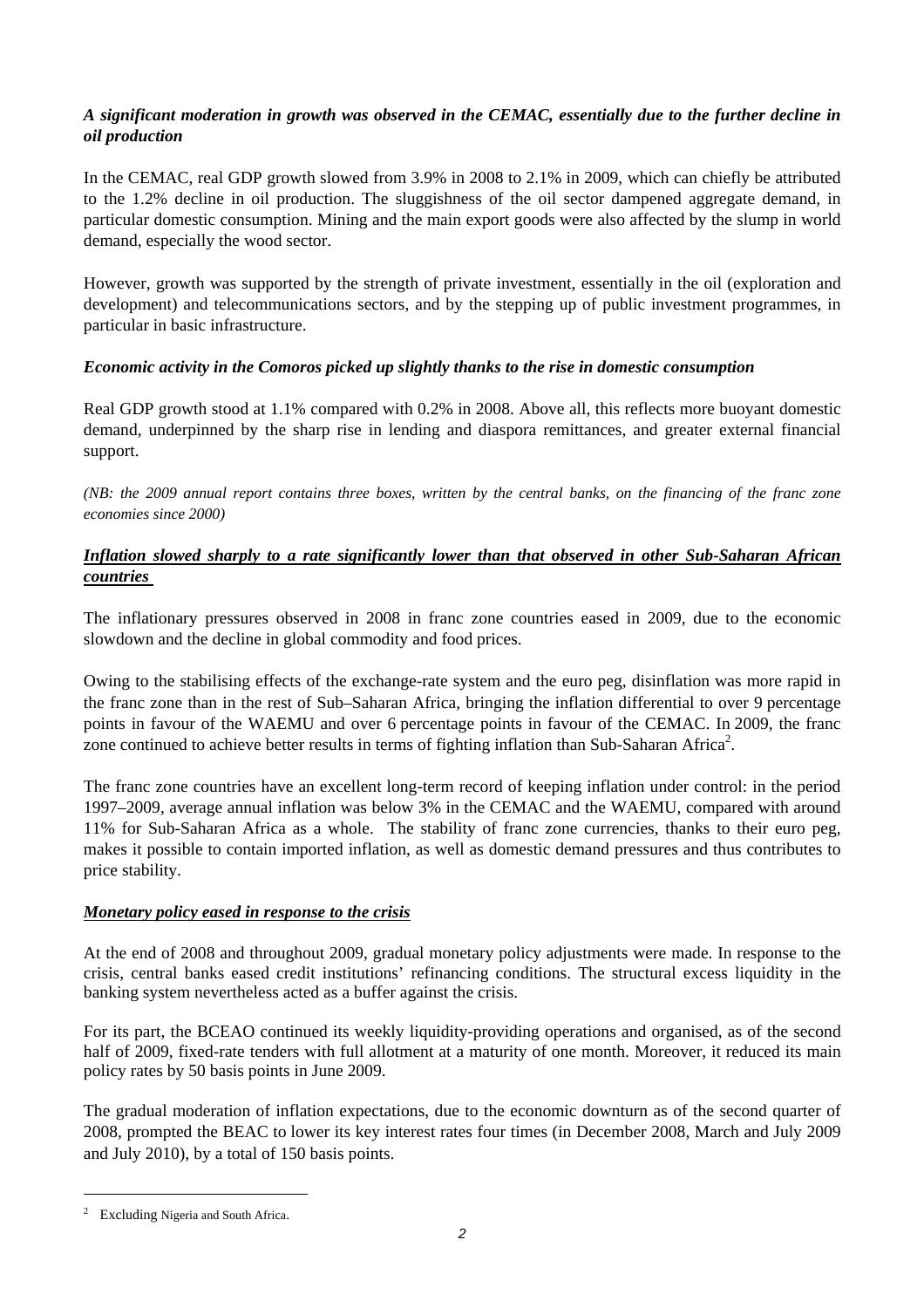## *As a result of counter-cyclical fiscal policies adopted to mitigate the impact of the crisis, public finances generally deteriorated*

In the WAEMU, budget balances deteriorated due to the rise in current expenditure stemming from wage bill growth and the high level of subsidies and transfers, in particular to support the energy and agriculture sectors, as well as the substantial ongoing public investment drives. The budget deficit (on an accrual basis excluding grants) reached 6.3% of GDP, compared with 4.6% the previous year.

The CEMAC continued to implement pro-active public investment policies, despite the sharp decline in oil revenues, which resulted, for the first time since 1999, in a fiscal deficit (on an accrual basis, excluding grants) of 0.8% of GDP in 2009, compared with a surplus of 11.1% of GDP in 2008.

#### *Against the backdrop of an upturn in global activity, economic growth is set to recover in 2010*

In this context and provided that the measured recovery in the global economy is accompanied by an increase in export commodity prices by franc zone countries, this region should see an acceleration of economic growth in 2010.

On the condition that there is a recovery in the crude oil production and exports, economic activity in the CEMAC should grow at a much more sustained pace, with the BEAC forecasting real GDP of 4.1% in 2010. Inflationary pressures are expected to ease slightly, with consumer price inflation reaching 3.6% as an annual average.

WAEMU countries are also set to see an improvement in their growth performances, with real GDP rising by 3.6% according to the BCEAO. This improvement is expected to be driven by growth in subsistence farming, strong mining production and ongoing public investment drives, underpinning the fast expansion of the public works sector. Price pressures should abate, with an annual average inflation rate of 1.2%.

In the Comoros, preserving a degree of political stability, improving the business climate and maintaining the financial support of development partners should foster in 2010 a recovery in economic activity, with real GDP growth of 1.5% according to IMF forecasts. Inflationary pressures should be contained at 2.1% as an annual average.

> An overview of the report is available at: http://www.banque-france.fr/fr/eurosys/zonefr/rapport-annuel-zone-franc.htm

*For further information:*  Direction de la Communication, Service de presse (00 33 (0)1 42 92 39 00)